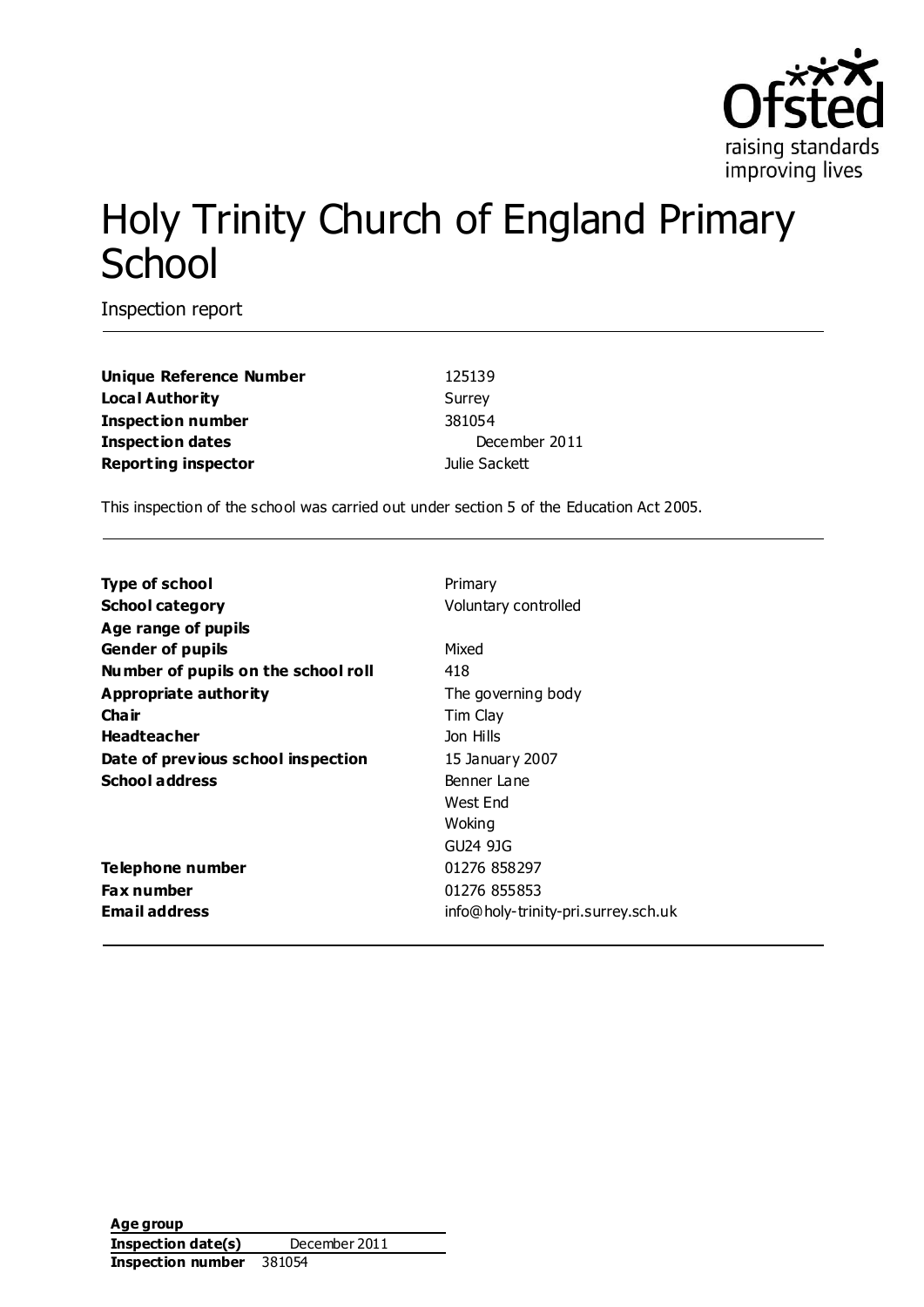The Office for Standards in Education, Children's Services and Skills (Ofsted) regulates and inspects to achieve excellence in the care of children and young people, and in education and skills for learners of all ages. It regulates and inspects childcare and children's social care, and inspects the Children and Family Court Advisory Support Service (Cafcass), schools, colleges, initial teacher training, work-based learning and skills training, adult and community learning, and education and training in prisons and other secure establishments. It assesses council children's services, and inspects services for looked after children, safeguarding and child protection.

Further copies of this report are obtainable from the school. Under the Education Act 2005, the school must provide a copy of this report free of charge to certain categories of people. A charge not exceeding the full cost of reproduction may be made for any other copies supplied.

If you would like a copy of this document in a different format, such as large print or Braille, please telephone 0300 123 4234, or email enquiries@ofsted.gov.uk.

You may copy all or parts of this document for non-commercial educational purposes, as long as you give details of the source and date of publication and do not alter the information in any way.

To receive regular email alerts about new publications, including survey reports and school inspection reports, please visit our website and go to 'Subscribe'.

Piccadilly Gate Store St **Manchester** M1 2WD

T: 0300 123 4234 Textphone: 0161 618 8524 E: enquiries@ofsted.gov.uk W: www.ofsted.gov.uk



© Crown copyright 2011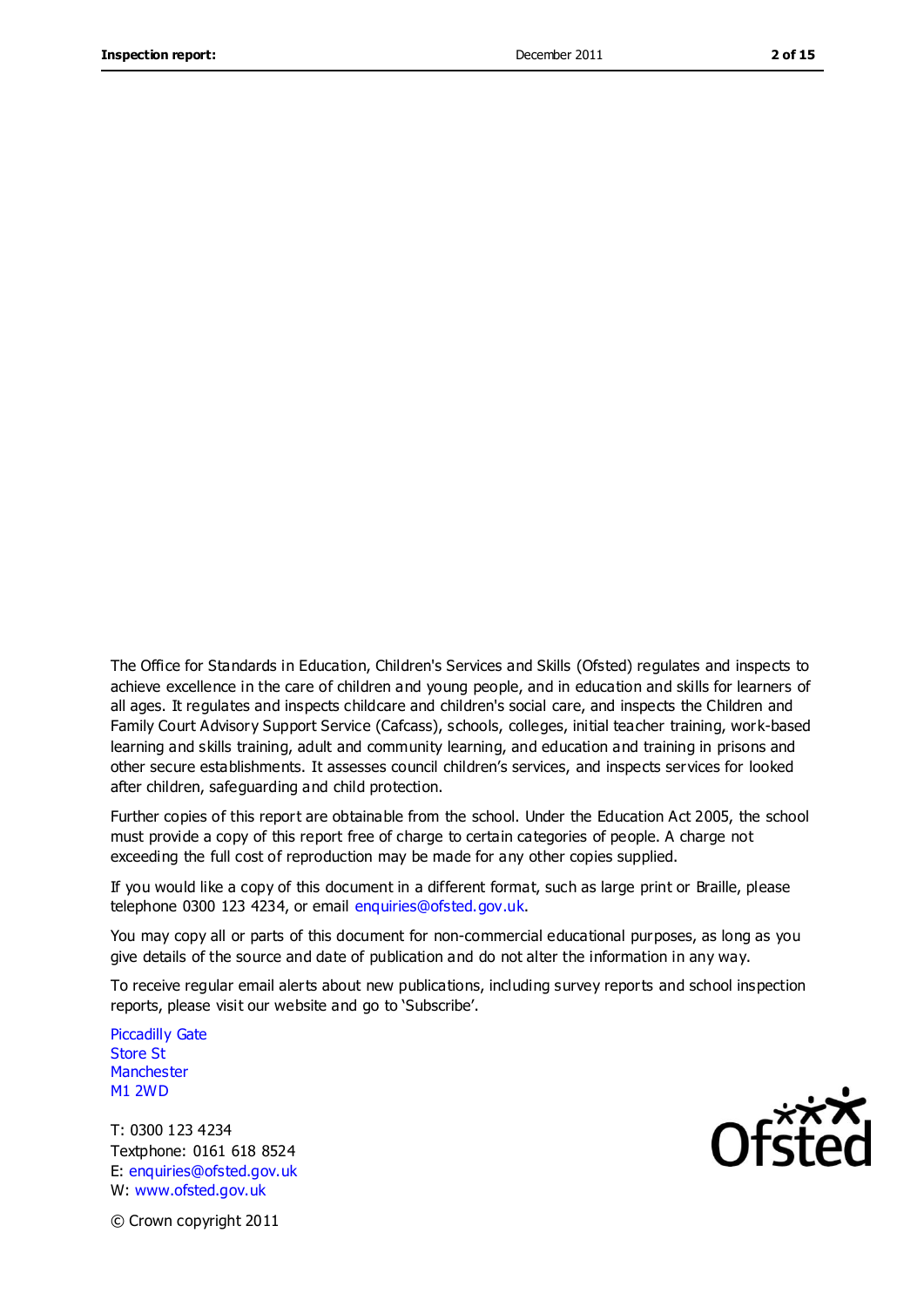# **Introduction**

This inspection was carried out by four additional inspectors. The team observed 24 lessons taught by 16 teachers. Discussions were held with senior staff, teachers, members of the governing body, parents and carers and pupils. Inspectors observed the school's work and looked at documentation including the school's improvement plan, policies and records of pupils' progress and attainment. The inspection team considered 200 questionnaires from parents and carers, as well as questionnaires from staff and pupils.

The inspection team reviewed many aspects of the school's work. It looked in detail at a number of key areas.

- $\blacksquare$  The extent to which developments in teaching, including improvements in assessment and tracking procedures, are ensuring that learning is consistently matched accurately to individual pupils' needs so that pupils' progress is maximised.
- The impact of the school's provision for guidance and support on pupils' personal development, attendance and their behaviour overall.
- The effectiveness of developments in the Early Years Foundation Stage and the impact on children's learning, progress and attainment.
- The degree to which leaders and managers at all levels have ensured continuity and ongoing school improvement following recent changes in staffing.

# **Information about the school**

Holy Trinity is a larger-than-average school. The proportion of pupils eligible to receive free school meals is well below the national average. The proportion of pupils with special educational needs and/or disabilities is also below the national average. The majority of pupils are of White British heritage. A very small proportion of pupils speak English as an additional language. The proportion of pupils who join or leave the school part way through their education is below the national average. Awards achieved by the school include Eco Schools (silver) award and Healthy Schools status.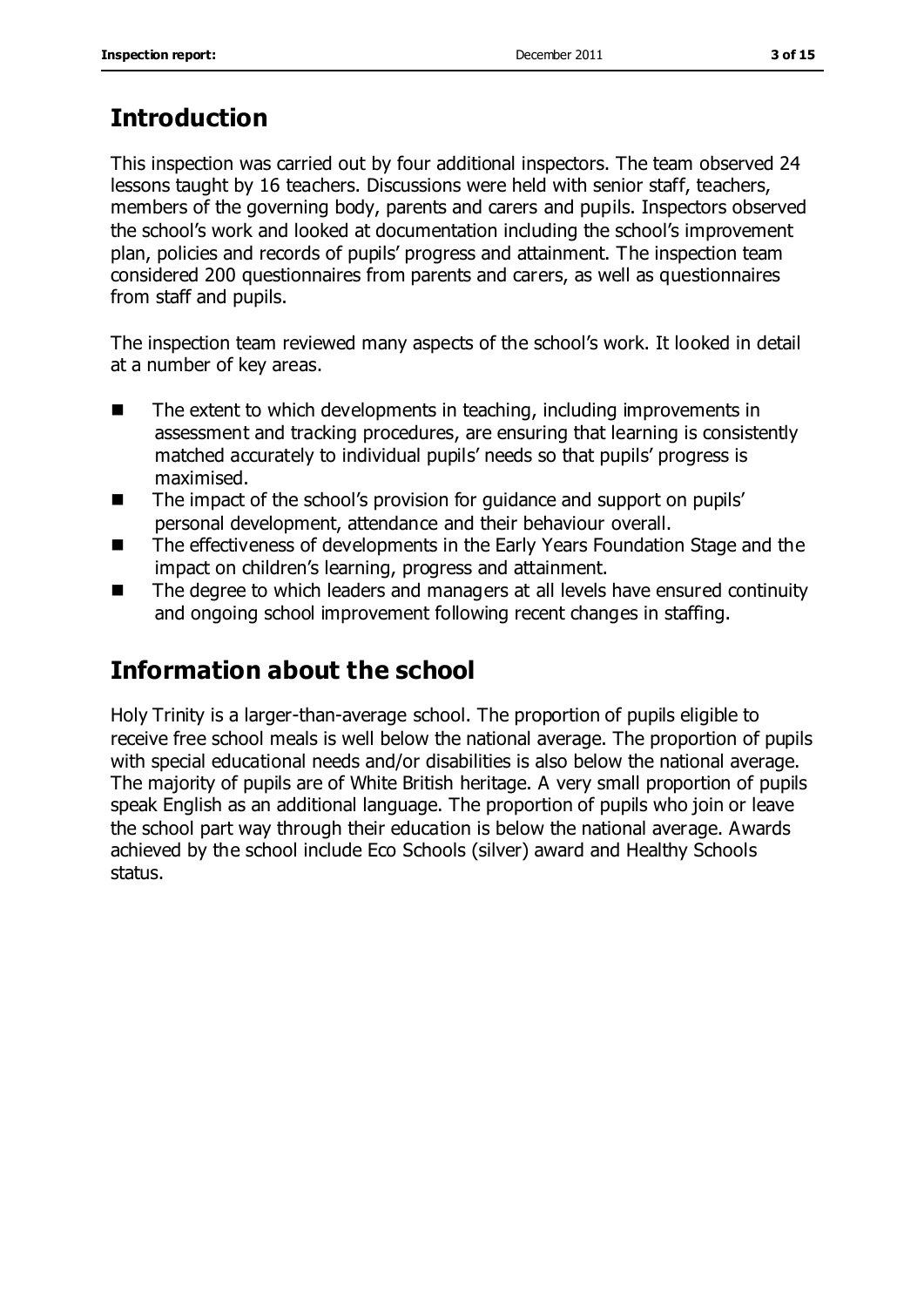# **Inspection judgements**

### **Overall effectiveness: how good is the school? 2**

#### **The school's capacity for sustained improvement 2**

#### **Main findings**

Holy Trinity is a good school. It has a number of outstanding features. It offers outstanding care and a strongly inclusive environment, underpinned by a strong ethos. This successful ethos is reflected in the school's aims: 'Nurturing, inspiring, empowering children within a caring and Christian community'. The school is successful in meeting the needs of its pupils, including those whose circumstances make them vulnerable. Adults know individual pupils very well, so that pupils feel valued. For example, one parent's comment reflects the views of many when she said: 'My child happily attends school every day. What more can I say? It is a happy and secure environment in which children can learn and develop.' Pupils are courteous and polite and behave well. Their confidence in the school is reflected in the fact that they feel exceptionally safe.

The headteacher has been very successful in maintaining and building on the school's existing strengths and achievements, ably supported by senior leaders, including the governing body. For example, in a relatively short space of time, the physical environment of the school has been greatly enhanced, including improved safeguarding arrangements. Opportunities for creativity within the curriculum have been increased so that learning is more meaningful and pupils are inspired to do their best. Recent staff changes have been managed very well and morale is high. Despite its consistent success, there is no sense of complacency in the school, with staff eager to play their part in the school's drive to improve even further. Selfevaluation is accurate and well informed. As a consequence, school leaders, including the governing body, have a clear understanding of where the school is now and of the priorities that need to be addressed to maintain improvements. Consequently, the school's capacity for sustained improvement is good.

New leadership in the Early Years Foundation Stage has rapidly developed the quality of provision, including the introduction of more opportunities for children to develop confidence and independence. Good provision means that children settle quickly and make good progress. As they move up through the school, pupils continue to make good and sometimes outstanding progress, in a range of subjects, including mathematics and English. However, there is slight unevenness in the progress pupils make across different year groups. The school is very much aware of this variation and is actively addressing the issue, although the impact of the measures they are taking is not yet fully evident. By the end of Year 6 pupils' attainment in English and mathematics is high. This picture has been sustained over the past five years and this, combined with pupils' very positive attitudes to learning and their excellent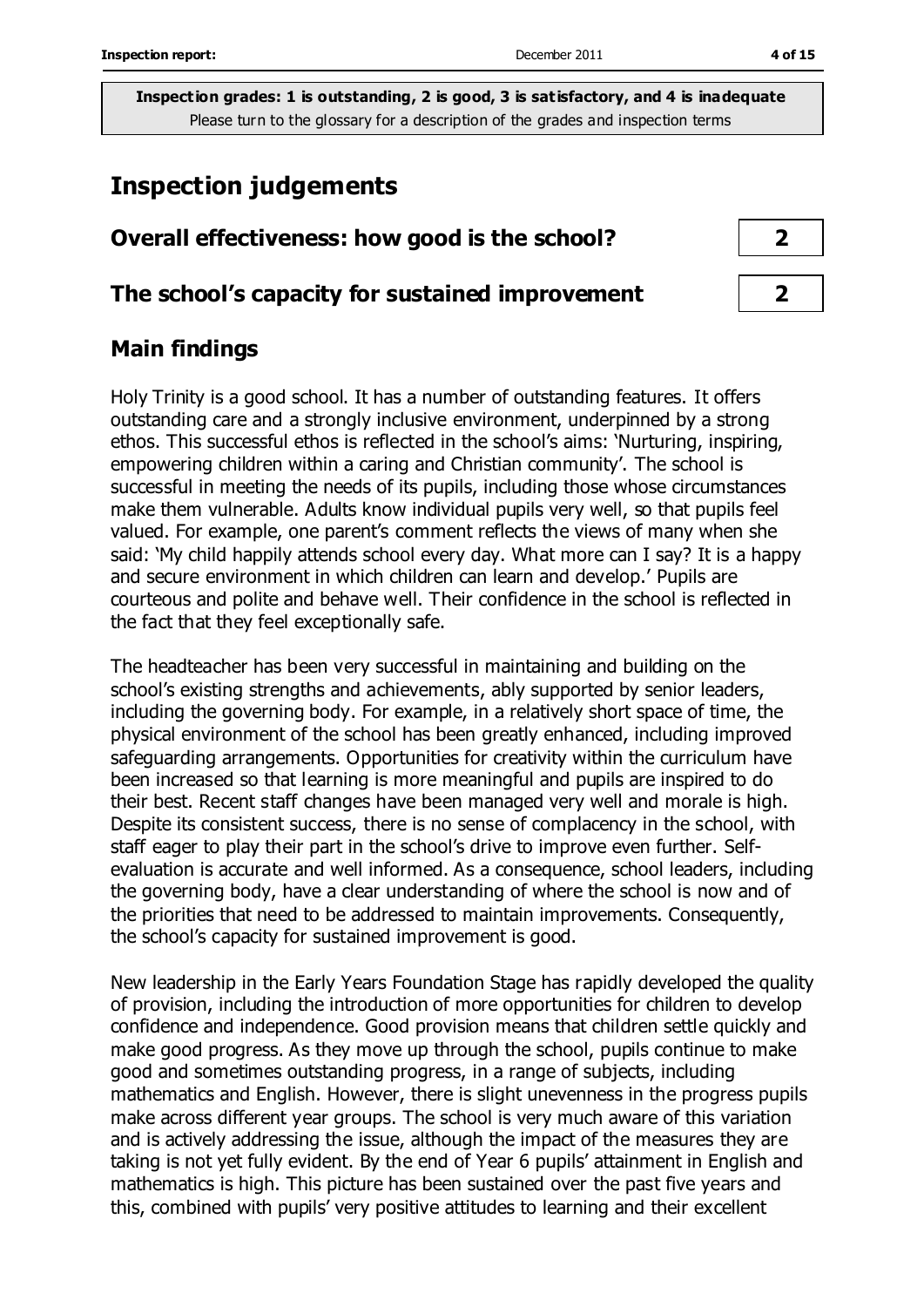attendance, makes an outstanding contribution to pupils' economic well-being. Pupils' mature understanding of how to lead a healthy lifestyle is reflected in their enthusiastic participation in sports clubs and in the school's recent success in the achievement of 'Healthy School' status.

The success of the school's push to improve the quality of teaching even further is apparent in the increased proportion of good and outstanding lessons observed in the school's own monitoring. Expectations are high and lessons are typically well paced and interesting with good opportunities for pupils to apply their basic skills in different subjects. Good use of marking to help pupils to identify what they have done well and how they can improve has been developed, although this is not consistently used across the school, so that some opportunities to guide pupils are missed. Systematic monitoring and tracking procedures have been established and staff are held accountable for their pupils' progress and attainment. However, pupil tracking data are not yet used fully by all teaching staff to consistently match activities and learning accurately to pupils' individual needs.

Holy Trinity is a very cohesive community with strong links within the local area. A detailed and comprehensive audit of provision has been used well to identify planned actions to develop community links further, including the introduction of more opportunities for pupils to learn about the diverse cultures and beliefs that exist in the United Kingdom and beyond. Some steps have already been taken. For example, during the inspection pupils talked excitedly about links with a school in Norfolk and enjoyed taking photographs of their school to send to their new friends. However, developments such as these are still at an early stage.

## **What does the school need to do to improve further?**

- Improve the consistency of pupils' progress across all year groups through increasing the proportion of outstanding teaching by:
	- ensuring that pupils' progress information is used fully and consistently by senior leaders and class teachers to closely monitor pupils' performance and accurately match learning to individual needs, so that progress is maximised
	- ensuring that teachers consistently check pupils' learning and understanding regularly during the course of lessons in order to modify activities in response to pupils' differing needs.
- Extend the existing good strategies to promote community cohesion by:
	- increasing the range and number of opportunities for pupils to develop their understanding of, and respect for, the diversity of cultures and beliefs represented within the United Kingdom and beyond.

### **Outcomes for individuals and groups of pupils 1**

Children enter school with skills and understanding that vary but which are broadly in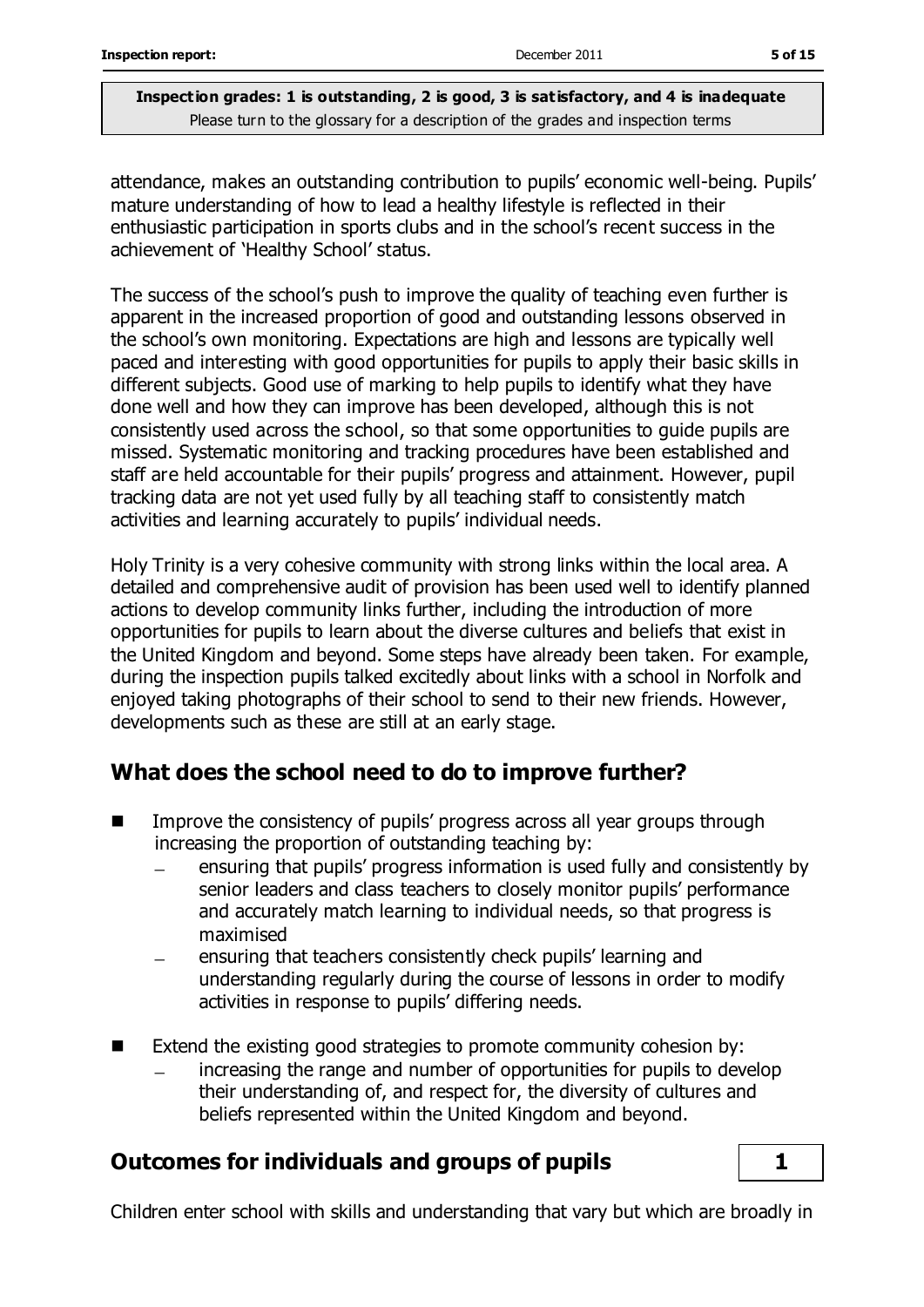line with those typical of their age. As they move through the school, the very large majority of pupils make at least good progress, particularly in reading, and some make outstanding progress. There are no significant variations in the rates of progress made by different groups of pupils, including potentially higher-attaining pupils and those with special educational needs and/or disabilities. School data indicate that consistently high attainment in English and mathematics is likely to be sustained in 2012.

Pupils cooperate and work very well together and demonstrate respect for adults and for their peers. For example, in a good Year 5 lesson, pupils made good progress in their understanding of sound while working together to consider the potential advantages of different materials to protect the ears from loud noise. Pupils' behaviour is exemplary when moving around the school and between classrooms. In lessons pupils behave well, although occasionally pupils become fidgety and lose concentration, particularly where the learning is not matched accurately to their needs and abilities. Pupils' spiritual, moral, social and cultural development is good and pupils show great respect for opportunities to reflect. For example, pupils watched, listened and participated in an assembly during which the school Christmas tree was decorated with enthusiasm and maturity, and many appreciative 'oohs' and 'aahs' when the lights were switched on. Pupils respond positively to a good range of opportunities to contribute to the school community. For instance, pupils take their roles as eco-warriors very seriously, eagerly seeking out any litter in the school grounds. Their enthusiasm for taking care of their school is reflected in the school's 'Eco School' status. Plans are underway to establish a school council in the new year, so that pupils are more able to represent the views of others and to make decisions about developments in different aspects of school life.

| Pupils' achievement and the extent to which they enjoy their learning                                                     |                         |  |
|---------------------------------------------------------------------------------------------------------------------------|-------------------------|--|
| Taking into account:                                                                                                      |                         |  |
| Pupils' attainment <sup>1</sup>                                                                                           |                         |  |
| The quality of pupils' learning and their progress                                                                        | $\mathcal{P}$           |  |
| The quality of learning for pupils with special educational needs and/or disabilities<br>and their progress               | 2                       |  |
| The extent to which pupils feel safe                                                                                      | 1                       |  |
| Pupils' behaviour                                                                                                         | $\overline{2}$          |  |
| The extent to which pupils adopt healthy lifestyles                                                                       | 1                       |  |
| The extent to which pupils contribute to the school and wider community                                                   | $\overline{\mathbf{2}}$ |  |
| The extent to which pupils develop workplace and other skills that will<br>contribute to their future economic well-being |                         |  |
|                                                                                                                           |                         |  |
| Taking into account:<br>Pupils' attendance <sup>1</sup>                                                                   |                         |  |

#### These are the grades for pupils' outcomes

 $\overline{a}$ 

<sup>1</sup> The grades for attainment and attendance are: 1 is high; 2 is above average; 3 is broadly average; and 4 is low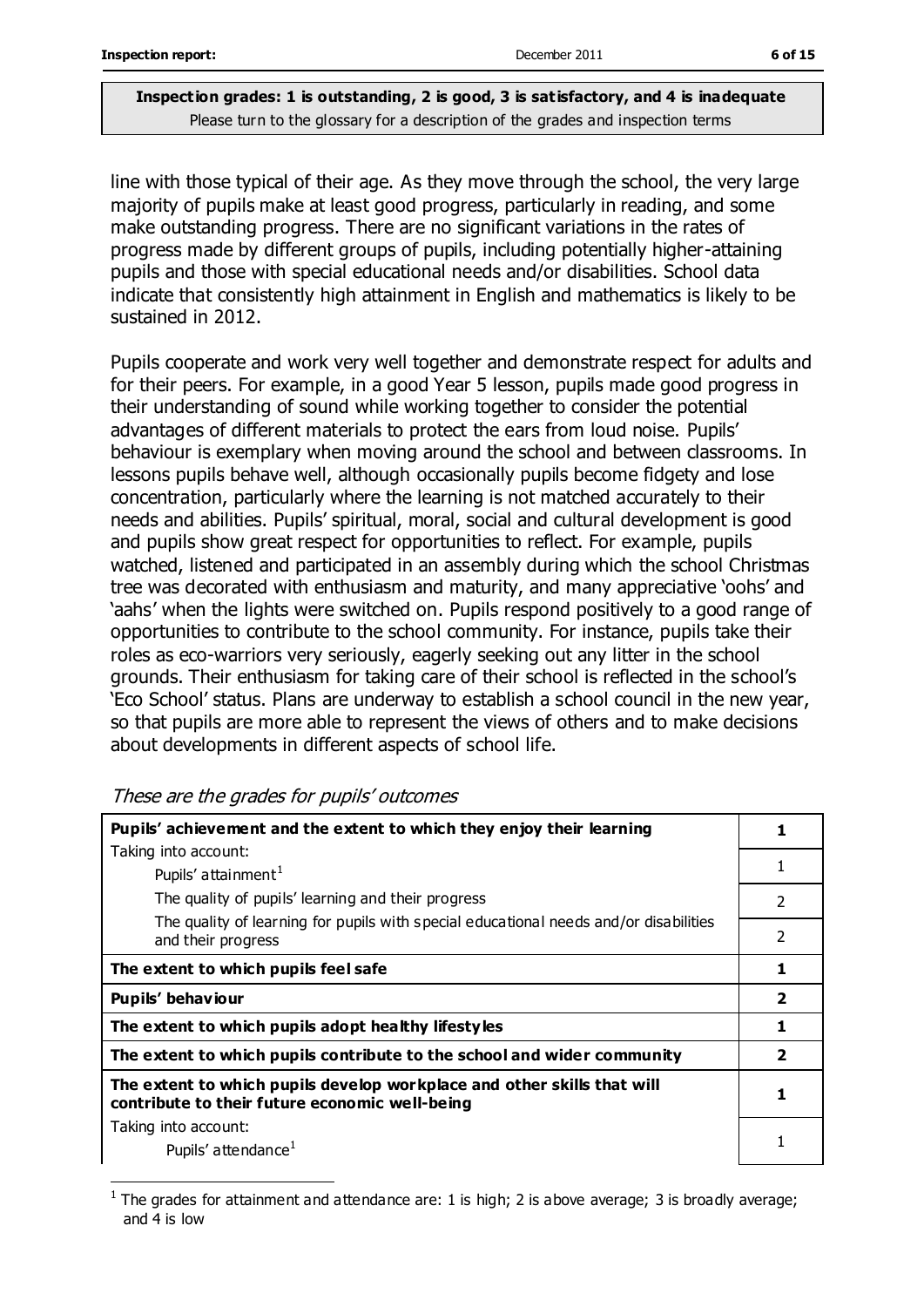**The extent of pupils' spiritual, moral, social and cultural development 2**

### **How effective is the provision?**

Positive relationships and good subject knowledge are key strengths of teaching. Incisive questioning often gives pupils opportunities to think about their work and to apply their knowledge to real-life situations, while well-paced activities successfully capture pupils' interest and grab their attention. For example, in an outstanding Year 1 lesson, pupils made excellent progress in the development of literacy skills when they were asked to write a letter to Father Christmas. Skilful questioning by the teacher meant that pupils were successfully supported to identify why a letter, which was displayed on the interactive whiteboard, would be a successful way of communicating, with one pupil commenting: 'It works because it isn't just a list but it's a proper letter', while another successfully applied his well-developed phonics knowledge to write: 'Please could I have a little computer. Please could you give me a surprise too, because I love surprises!' The school is already working to ensure that teachers more regularly check pupils' knowledge and understanding during lessons in order to modify activities in the light of pupils' needs.

The curriculum is good, with much recent improvement. Learning is more memorable and engaging, with planned links between different subjects providing pupils with opportunities to reinforce their learning and develop their skills through interesting topics such as The Second World War. The impact of the revised curriculum is already evident in pupils' enjoyment of school and in their relish for learning. One pupil said: 'I love school, especially literacy. I especially enjoy writing stories and using my imagination to work out what's going to happen. It's cool!'

Care, guidance and support are skilfully targeted where pupils are vulnerable or at risk so that pupils are very successfully enabled to benefit from all the school has to offer. One parent's comment sums up the views of others: 'The staff take great care to help the children to grow and develop into independent, responsible and wellmannered individuals.' The position of teaching assistants has been enhanced so that they play a confident and active role in most lessons. Sensitive support ensures that pupils are able to work independently, with help readily on hand if needed. The school works closely with external partners such as medical specialists to support pupils and their families and exclusions are rare.

| The quality of teaching                                                                                    |  |
|------------------------------------------------------------------------------------------------------------|--|
| Taking into account:                                                                                       |  |
| The use of assessment to support learning                                                                  |  |
| The extent to which the curriculum meets pupils' needs, including, where<br>relevant, through partnerships |  |
| The effectiveness of care, guidance and support                                                            |  |

These are the grades for the quality of provision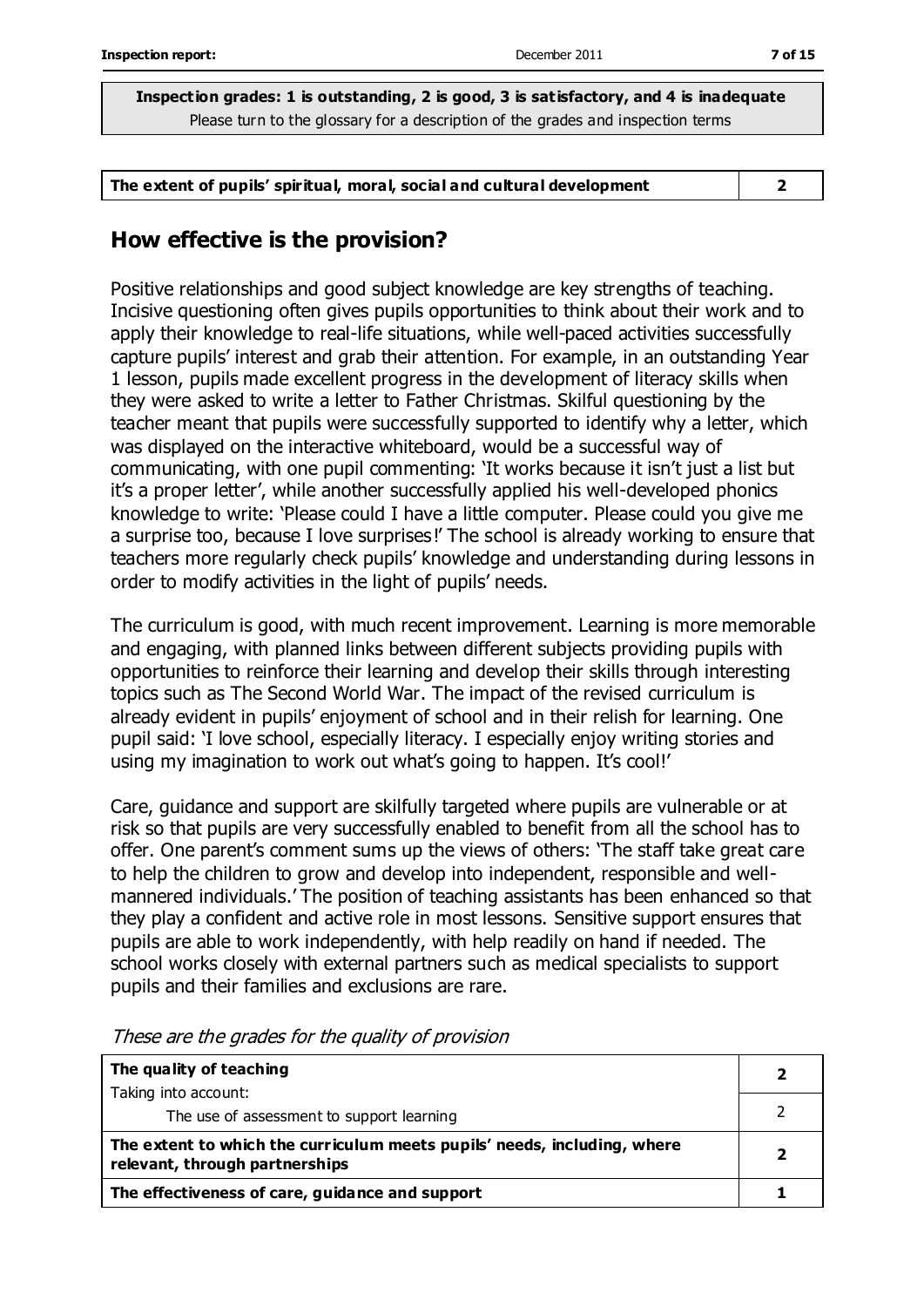#### **How effective are leadership and management?**

The headteacher, with close support from the governing body and staff, has developed the role of senior and middle leaders and sharpened the focus on key priorities. These improvements have led to a rigorous approach to monitoring and a greater awareness of the path the school needs to follow to sustain and improve performance. Systematic monitoring has led to improvements in teaching and, consequently, to more rapid progress in lessons. The headteacher has carefully consulted with parents and carers, who are appreciative of recent improvements to the school environment such as the expansion of the library and new computers for the classrooms. The promotion of equality and approaches to tackling any form of discrimination are good. The school's collection of detailed data is beginning to help staff identify the needs of individual pupils at different stages of their learning and eliminate inconsistencies in teaching.

The governing body has developed its role well since the last inspection, with an improved committee structure and greater responsibility and accountability. The governing body readily challenges the school's work and continues to strengthen its monitoring role. In the past there has been occasional slippage in the review and update of policies. However, a monitoring timetable is now addressing this, so that policies and procedures are systematically reviewed and updated. Attention to pupils' safety is integral to the school's work and safeguarding procedures are effective and securely established.

Community cohesion is strongly promoted within the school and in the local community; the focus now being on extending the opportunities further in the United Kingdom and international diversity. Parents and carers are very supportive of the school and play an active part in school events, such as the recent 'Christmas shopping' evening. Parent workshops successfully help parents and carers to understand and support their children's learning and the current project to roll out a 'virtual learning platform' across the school is further enhancing engagement.

| The effectiveness of leadership and management in embedding ambition and<br>driving improvement                                                                     |              |
|---------------------------------------------------------------------------------------------------------------------------------------------------------------------|--------------|
| Taking into account:                                                                                                                                                |              |
| The leadership and management of teaching and learning                                                                                                              |              |
| The effectiveness of the governing body in challenging and supporting the<br>school so that weaknesses are tackled decisively and statutory responsibilities<br>met | 2            |
| The effectiveness of the school's engagement with parents and carers                                                                                                | $\mathbf{2}$ |
| The effectiveness of partnerships in promoting learning and well-being                                                                                              | 2            |
| The effectiveness with which the school promotes equality of opportunity and<br>tackles discrimination                                                              | 2            |

These are the grades for leadership and management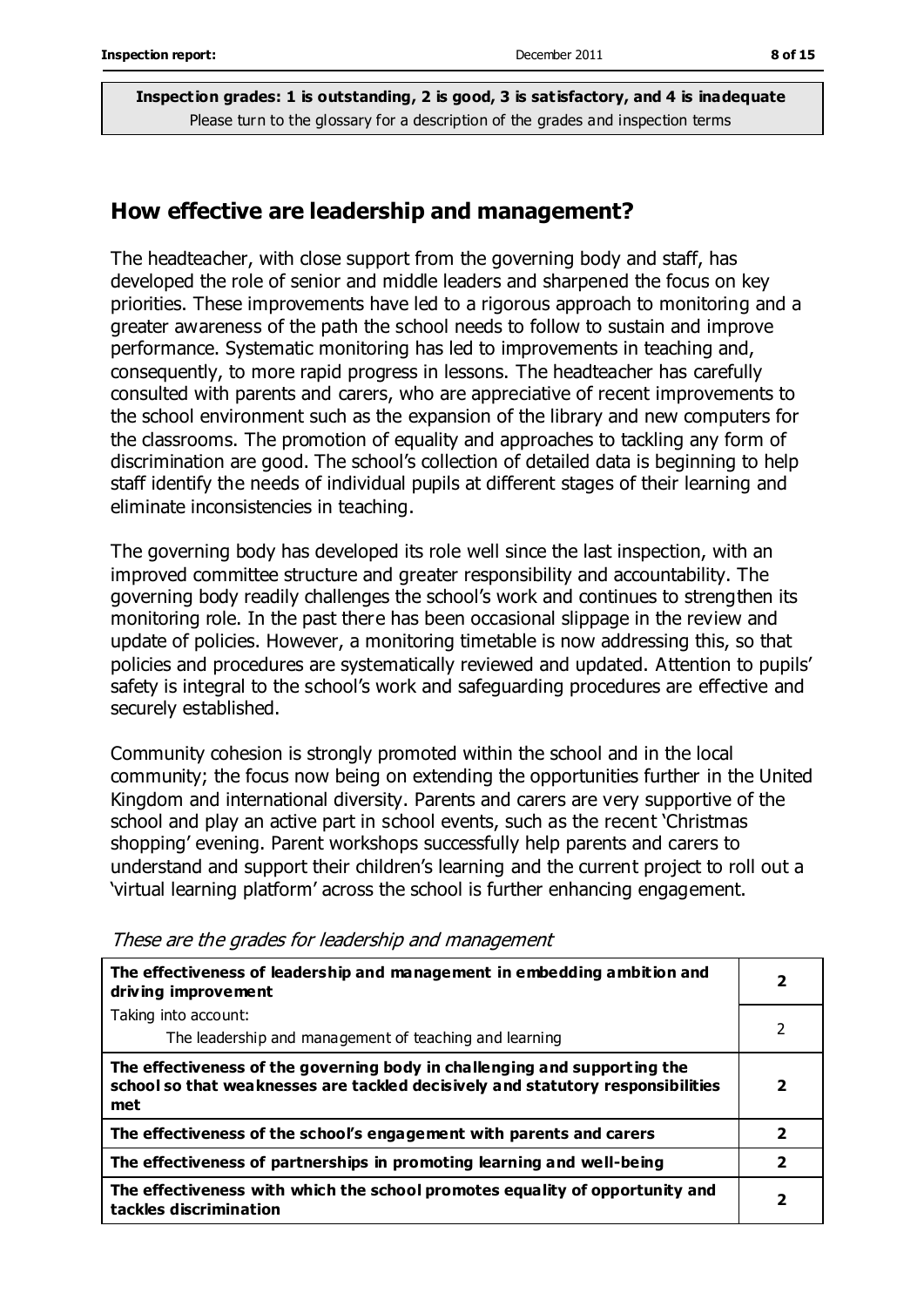| The effectiveness of safeguarding procedures                                            |  |
|-----------------------------------------------------------------------------------------|--|
| The effectiveness with which the school promotes community cohesion                     |  |
| The effectiveness with which the school deploys resources to achieve value for<br>money |  |

### **Early Years Foundation Stage**

Caring staff have successfully established a calm, attractive environment in which children are nurtured from the start. Strong relationships and good induction arrangements mean that children settle quickly and make good progress. Children demonstrate a firm awareness of their own safety and that of others through their good behaviour and conduct. Children are eager to learn. They listen attentively and chatter happily and enthusiastically about their work. Activities are carefully planned and based upon observations and assessments so that learning builds securely on children's knowledge and understanding. Lessons are well paced and adults demonstrate confident subject knowledge. Adults know the children very well, and in the best lessons, questioning is skilfully used to probe children's understanding and to capture their interest. For example, during one lesson, children were asked to add presents to a Christmas stocking and made securely good progress in the development of mathematical skills. Good levels of challenge and high expectations meant that some children were able to go on to successfully work out more complex concepts, such as 'more than' and 'less than'.

The provision is well managed so that children are safe and secure. The recently appointed Early Years Foundation Stage leader has very successfully developed the two Reception classes as a cohesive Early Years Foundation Stage unit. Increased use of the outdoor area has created more opportunities for children to develop social and independence skills. The school has effective plans in place to extend the use of the outdoor area further so that it fully reflects the high quality of the indoor learning environment. Close links have been developed with parents and carers so that they are able to support their children's learning and well-being. One parent commented: 'The school has been outstanding in its approach since our son joined Reception. We have been well informed and engaged and teaching has been excellent. I am impressed by the staff, the facilities and the school's leadership.'

These are the grades for the Early Years Foundation Stage

| <b>Overall effectiveness of the Early Years Foundation Stage</b>             |  |
|------------------------------------------------------------------------------|--|
| Taking into account:                                                         |  |
| Outcomes for children in the Early Years Foundation Stage                    |  |
| The quality of provision in the Early Years Foundation Stage                 |  |
| The effectiveness of leadership and management of the Early Years Foundation |  |
| Stage                                                                        |  |

### **Views of parents and carers**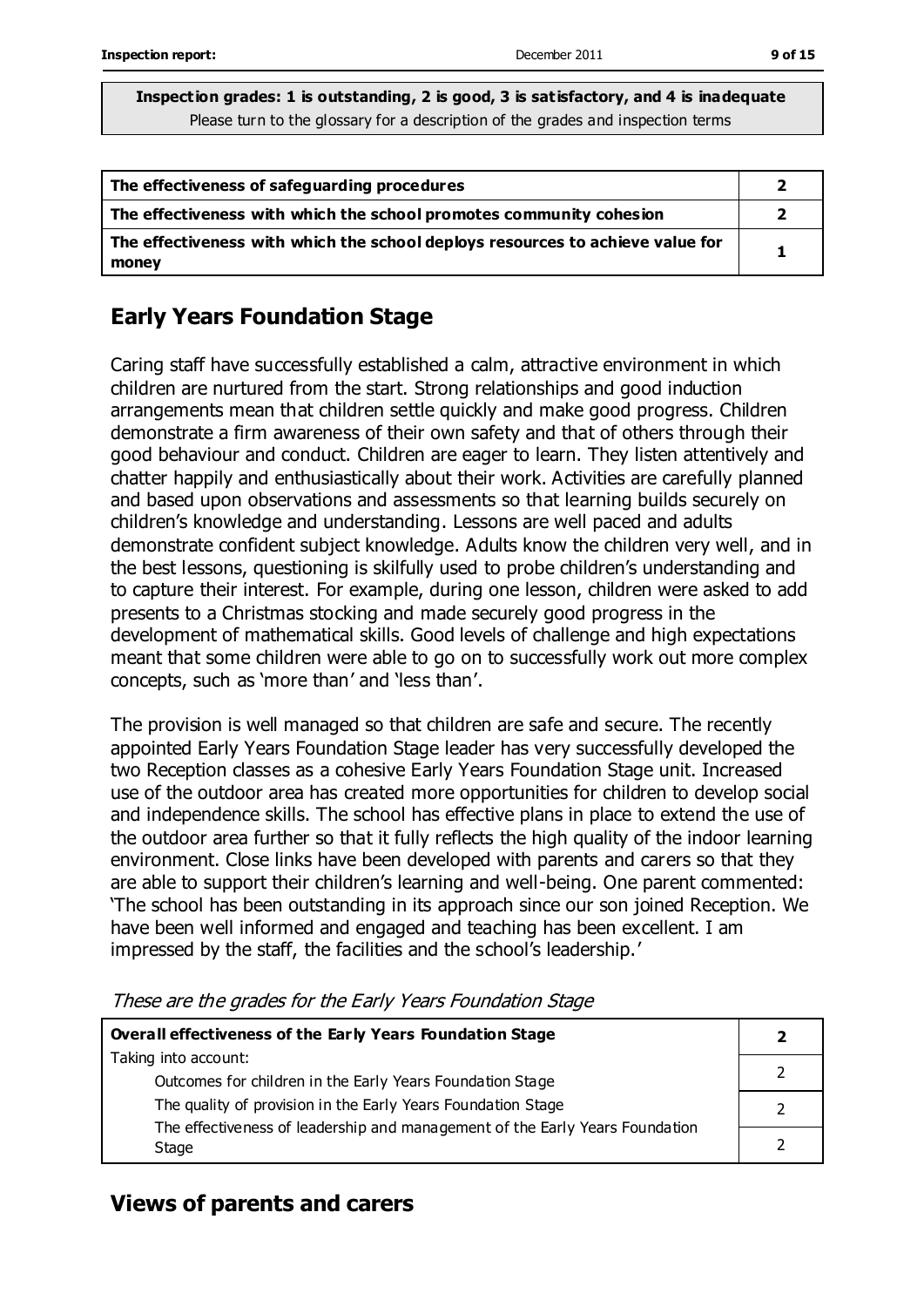The proportion of Ofsted questionnaires completed was above the national average. Of these, most parents and carers who returned questionnaires were very happy with the school. Most considered the school to be well led and managed, felt that the school dealt well with disruptive behaviour and expressed confidence in the quality of teaching. They agree that the school keeps their children safe and helps them to develop a healthy lifestyle. A very small minority of parents and carers felt that their children did not make enough progress. Inspection evidence indicates that pupils make good progress overall but recognises that there is slight unevenness in the progress pupils make across the school. The very small number of constructive parental concerns, for example about the quality of behaviour, was followed up during the inspection as part of the general gathering of evidence. Inspectors found behaviour to be good.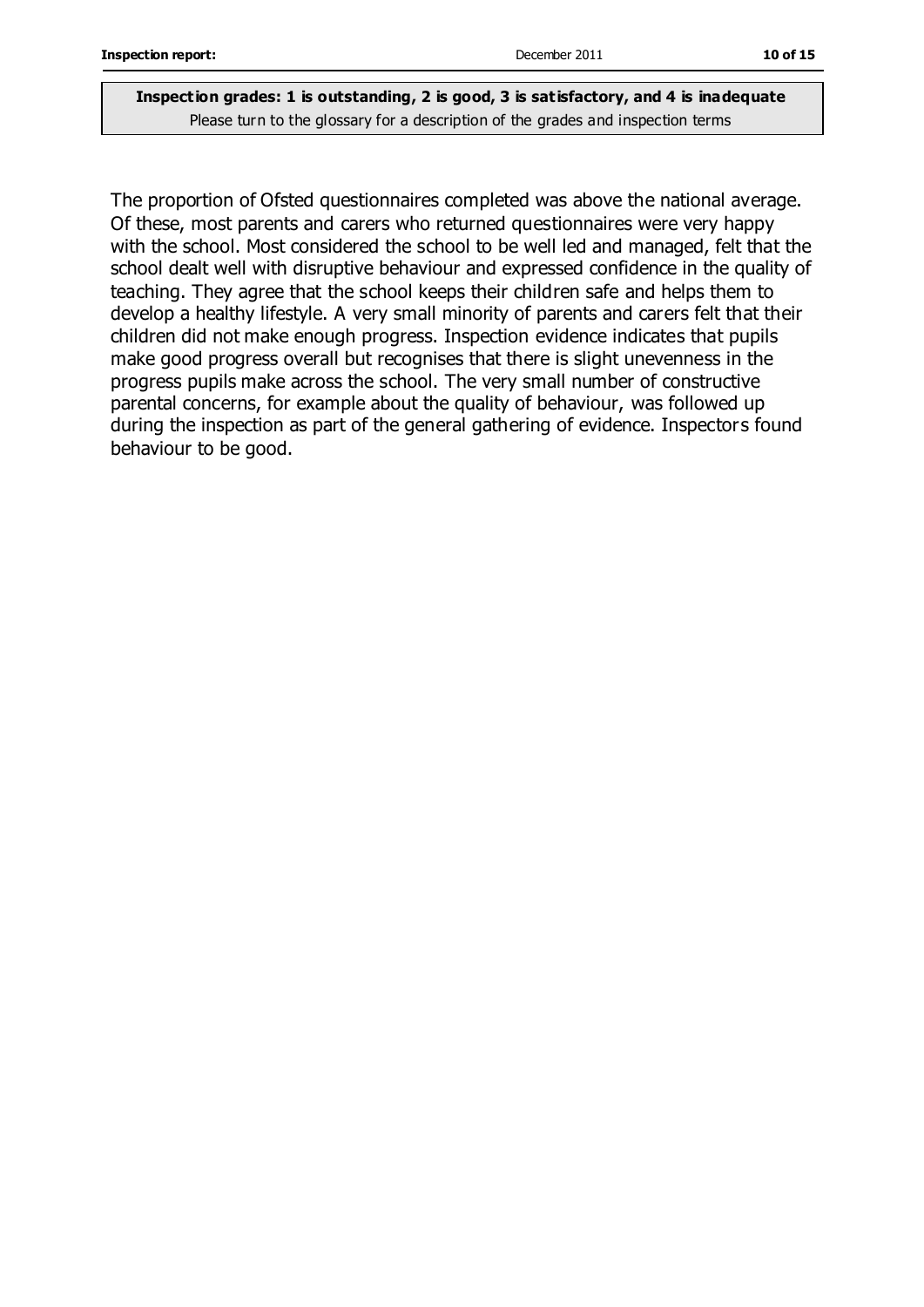#### **Responses from parents and carers to Ofsted's questionnaire**

Ofsted invited all the registered parents and carers of pupils registered at Holy Trinity Church of England Primary School to complete a questionnaire about their views of the school.

In the questionnaire, parents and carers were asked to record how strongly they agreed with 13 statements about the school.

The inspection team received 200 completed questionnaires by the end of the on-site inspection. In total, there are 418 pupils registered at the school.

| <b>Statements</b>                                                                                                                                                                                                                                       | <b>Strongly</b><br>agree |               | Agree        |               | <b>Disagree</b> |              | <b>Strongly</b><br>disagree |               |
|---------------------------------------------------------------------------------------------------------------------------------------------------------------------------------------------------------------------------------------------------------|--------------------------|---------------|--------------|---------------|-----------------|--------------|-----------------------------|---------------|
|                                                                                                                                                                                                                                                         | <b>Total</b>             | $\frac{0}{0}$ | <b>Total</b> | $\frac{1}{2}$ | <b>Total</b>    | %            | <b>Total</b>                | $\frac{1}{2}$ |
| My child enjoys school                                                                                                                                                                                                                                  | 128                      | 64            | 64           | 32            | 1               | 1            | $\Omega$                    | $\Omega$      |
| The school keeps my child<br>safe                                                                                                                                                                                                                       | 146                      | 73            | 48           | 24            | 0               | $\mathbf 0$  | $\mathbf 0$                 | $\mathbf 0$   |
| The school informs me about<br>my child's progress                                                                                                                                                                                                      | 91                       | 46            | 92           | 46            | 10              | 5            | $\mathbf 0$                 | $\mathbf 0$   |
| My child is making enough<br>progress at this school                                                                                                                                                                                                    | 105                      | 53            | 76           | 38            | $\overline{7}$  | 4            | $\overline{2}$              | $\mathbf{1}$  |
| The teaching is good at this<br>school                                                                                                                                                                                                                  | 117                      | 59            | 73           | 37            | 1               | $\mathbf{1}$ | $\mathbf 0$                 | $\mathbf 0$   |
| The school helps me to<br>support my child's learning                                                                                                                                                                                                   | 109                      | 55            | 74           | 37            | 6               | 3            | $\mathbf 0$                 | $\mathbf 0$   |
| The school helps my child to<br>have a healthy lifestyle                                                                                                                                                                                                | 104                      | 52            | 88           | 44            | 0               | $\mathbf 0$  | $\Omega$                    | $\mathbf 0$   |
| The school makes sure that<br>my child is well prepared for<br>the future (for example<br>changing year group,<br>changing school, and for<br>children who are finishing<br>school, entering further or<br>higher education, or entering<br>employment) | 85                       | 43            | 88           | 44            | $\mathbf{1}$    | $\mathbf{1}$ | $\mathbf 0$                 | $\mathbf 0$   |
| The school meets my child's<br>particular needs                                                                                                                                                                                                         | 100                      | 50            | 76           | 38            | 11              | 6            | $\mathbf 0$                 | $\mathbf 0$   |
| The school deals effectively<br>with unacceptable behaviour                                                                                                                                                                                             | 80                       | 40            | 92           | 46            | 12              | 6            | $\overline{2}$              | $\mathbf{1}$  |
| The school takes account of<br>my suggestions and<br>concerns                                                                                                                                                                                           | 81                       | 41            | 85           | 43            | 10              | 5            | $\mathbf 0$                 | $\mathbf 0$   |
| The school is led and<br>managed effectively                                                                                                                                                                                                            | 129                      | 65            | 58           | 29            | $\overline{2}$  | 1            | $\mathbf 0$                 | $\mathbf 0$   |
| Overall, I am happy with my<br>child's experience at this<br>school                                                                                                                                                                                     | 132                      | 66            | 57           | 29            | $\overline{2}$  | 1            | 1                           | $\mathbf{1}$  |

The table above summarises the responses that parents and carers made to each statement. The percentages indicate the proportion of parents and carers giving that response out of the total number of completed questionnaires. Where one or more parents and carers chose not to answer a particular question, the percentages will not add up to 100%.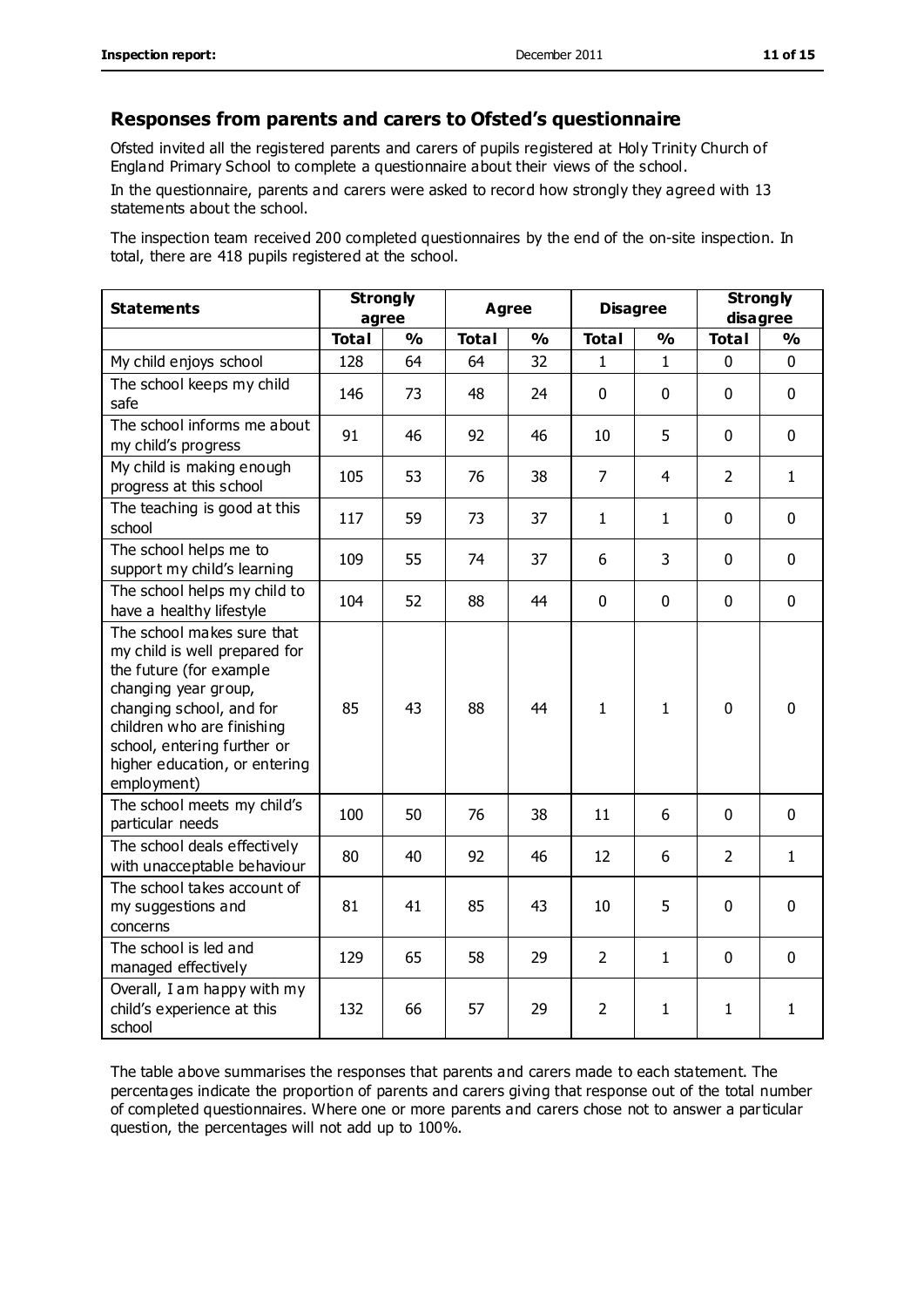# **Glossary**

### **What inspection judgements mean**

| <b>Grade</b> | <b>Judgement</b> | <b>Description</b>                                                                                                                                                                                                               |
|--------------|------------------|----------------------------------------------------------------------------------------------------------------------------------------------------------------------------------------------------------------------------------|
| Grade 1      | Outstanding      | These features are highly effective. An outstanding<br>school provides exceptionally well for all its pupils' needs.                                                                                                             |
| Grade 2      | Good             | These are very positive features of a school. A school<br>that is good is serving its pupils well.                                                                                                                               |
| Grade 3      | Satisfactory     | These features are of reasonable quality. A satisfactory<br>school is providing adequately for its pupils.                                                                                                                       |
| Grade 4      | Inadequate       | These features are not of an acceptable standard. An<br>inadequate school needs to make significant<br>improvement in order to meet the needs of its pupils.<br>Ofsted inspectors will make further visits until it<br>improves. |

### **Overall effectiveness of schools**

|                       | Overall effectiveness judgement (percentage of schools) |      |                     |                   |
|-----------------------|---------------------------------------------------------|------|---------------------|-------------------|
| <b>Type of school</b> | <b>Outstanding</b>                                      | Good | <b>Satisfactory</b> | <b>Inadequate</b> |
| Nursery schools       | 43                                                      | 47   | 10                  |                   |
| Primary schools       | 6                                                       | 46   | 42                  |                   |
| Secondary             | 14                                                      | 36   | 41                  |                   |
| schools               |                                                         |      |                     |                   |
| Sixth forms           | 15                                                      | 42   | 41                  | 3                 |
| Special schools       | 30                                                      | 48   | 19                  |                   |
| Pupil referral        | 14                                                      | 50   | 31                  |                   |
| units                 |                                                         |      |                     |                   |
| All schools           | 10                                                      | 44   | 39                  |                   |

New school inspection arrangements were introduced on 1 September 2009. This means that inspectors now make some additional judgements that were not made previously.

The data in the table above are for the period 1 September 2010 to 08 April 2011 and are consistent with the latest published official statistics about maintained school inspection outcomes (see www.ofsted.gov.uk).

The sample of schools inspected during 2010/11 was not representative of all schools nationally, as weaker schools are inspected more frequently than good or outstanding schools.

Percentages are rounded and do not always add exactly to 100.

Sixth form figures reflect the judgements made for the overall effectiveness of the sixth form in secondary schools, special schools and pupil referral units.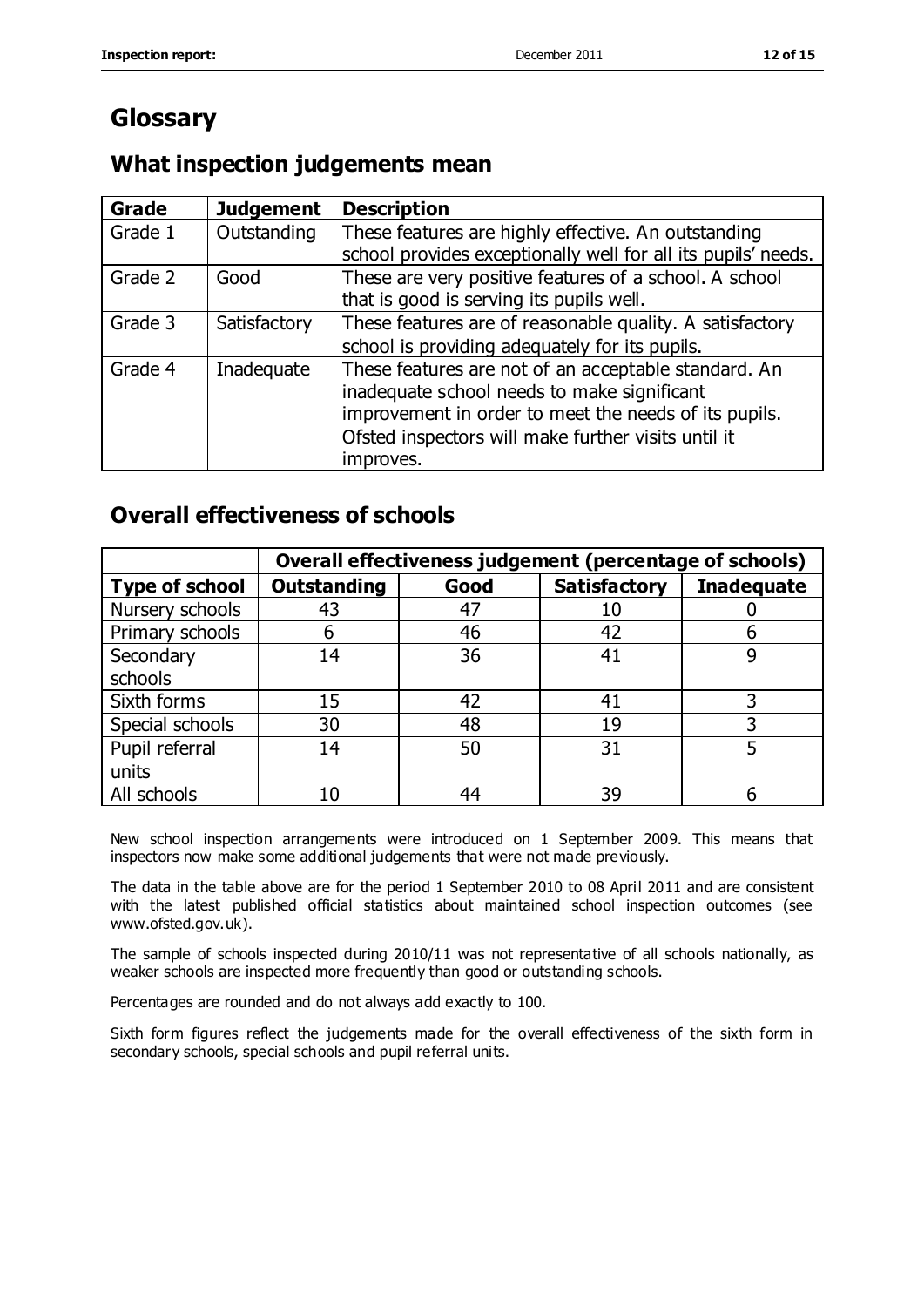# **Common terminology used by inspectors**

| Achievement:               | the progress and success of a pupil in their<br>learning, development or training.                                                                                                                                                                                                                                 |  |  |
|----------------------------|--------------------------------------------------------------------------------------------------------------------------------------------------------------------------------------------------------------------------------------------------------------------------------------------------------------------|--|--|
| Attainment:                | the standard of the pupils' work shown by test and<br>examination results and in lessons.                                                                                                                                                                                                                          |  |  |
| Capacity to improve:       | the proven ability of the school to continue<br>improving. Inspectors base this judgement on what<br>the school has accomplished so far and on the<br>quality of its systems to maintain improvement.                                                                                                              |  |  |
| Leadership and management: | the contribution of all the staff with responsibilities,<br>not just the headteacher, to identifying priorities,<br>directing and motivating staff and running the<br>school.                                                                                                                                      |  |  |
| Learning:                  | how well pupils acquire knowledge, develop their<br>understanding, learn and practise skills and are<br>developing their competence as learners.                                                                                                                                                                   |  |  |
| Overall effectiveness:     | inspectors form a judgement on a school's overall<br>effectiveness based on the findings from their<br>inspection of the school. The following judgements,<br>in particular, influence what the overall<br>effectiveness judgement will be.                                                                        |  |  |
|                            | The school's capacity for sustained<br>improvement.<br>Outcomes for individuals and groups of<br>ш<br>pupils.<br>The quality of teaching.<br>The extent to which the curriculum meets<br>pupils' needs, including, where relevant,<br>through partnerships.<br>The effectiveness of care, guidance and<br>support. |  |  |
| Progress:                  | the rate at which pupils are learning in lessons and<br>over longer periods of time. It is often measured<br>by comparing the pupils' attainment at the end of a<br>key stage with their attainment when they started.                                                                                             |  |  |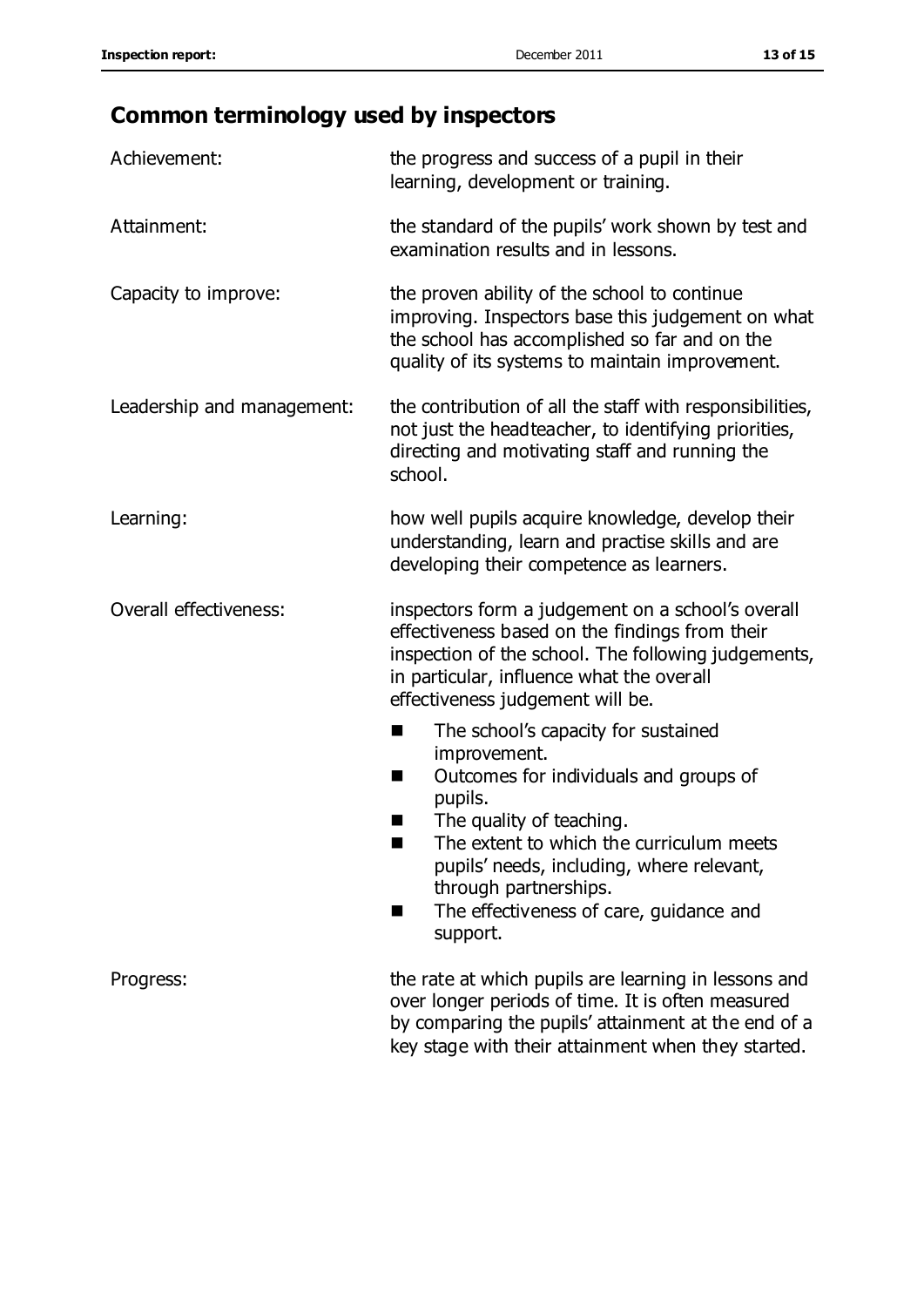#### **This letter is provided for the school, parents and carers to share with their children. It describes Ofsted's main findings from the inspection of their school.**



3 December 2011

Dear Pupils

#### **Inspection of Holy Trinity Church of England Primary School, Woking GU24 9JG**

We very much enjoyed our visit to your school. Thank you for making us feel so welcome. This is a letter to tell you about some of the things we found while we were with you. Holy Trinity is a good school. It is a place where you feel very safe and enjoy learning and where adults look after you extremely well. Here are some important things about your school:

- You make good progress in lessons and leave school with results which are higher than most pupils in the country as a whole. This is ensuring that you have an excellent start to your future.
- You have an excellent knowledge of how to keep healthy and enjoy attending the sports clubs.
- You are polite and respectful to adults and each other and behave very well.
- You do your very best to go to school every day so that attendance is higher than in most schools in the United Kingdom.
- You make a good contribution to your school, for example in your roles as eco warriors.

To make things even better for you, we have asked the headteacher and staff to:

- make lessons even better by making sure that teachers and leaders use what they know about each of you to check that learning is not too hard and not too easy
- **number 10** provide more opportunities for you to find out about people with different backgrounds and beliefs in the United Kingdom and beyond.

You can all help by continuing to work hard. We wish each one of you every success in your future education and hope that you continue to enjoy learning as much as you do now.

Yours sincerely

Julie Sackett Lead inspector